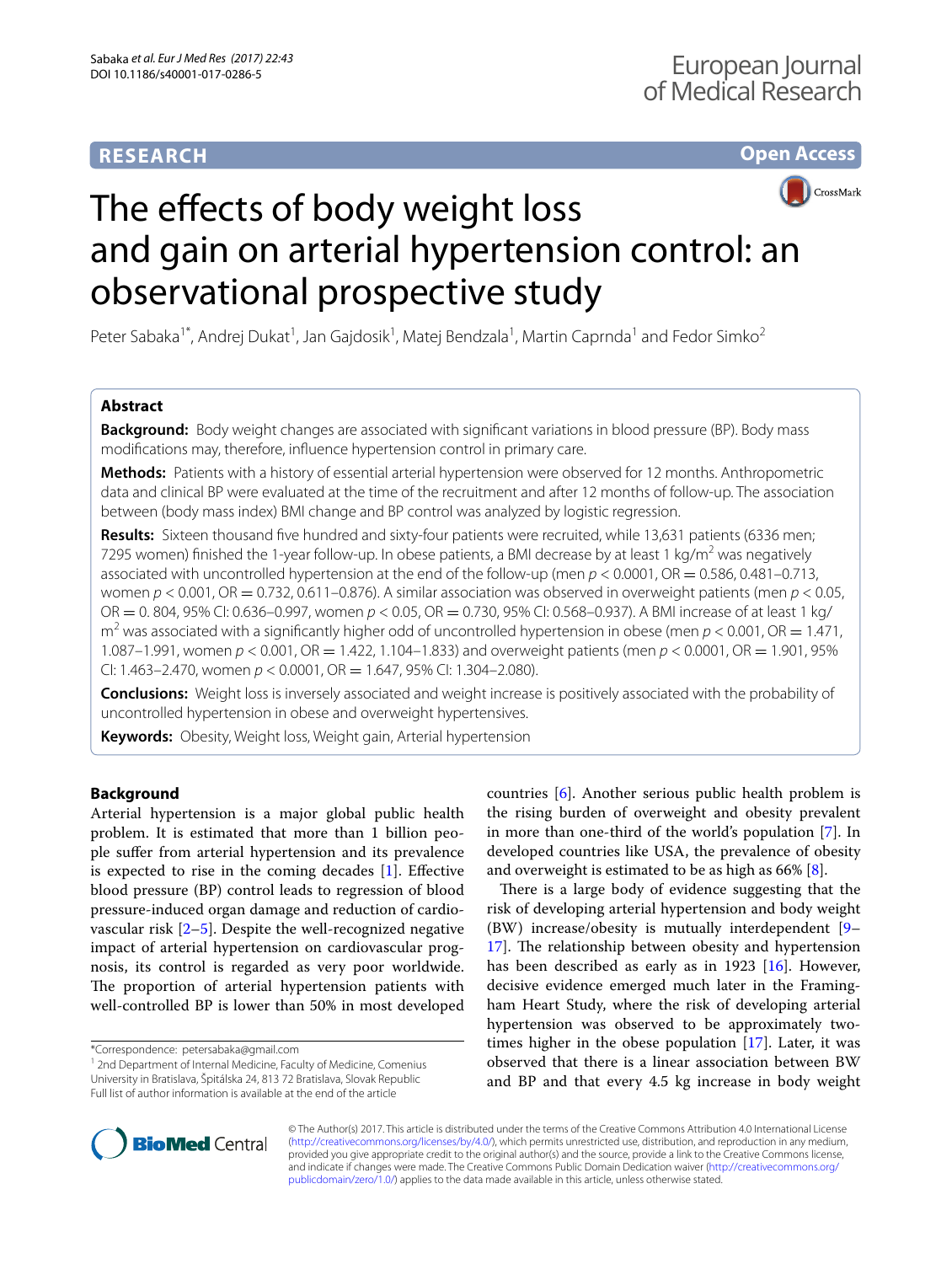results in an increase of 4 mmHg in systolic blood pressure (SBP) [[9\]](#page-5-6). On the other hand, weight loss results in a decrease in both SBP and diastolic BP (DBP) [\[11](#page-5-9), [12\]](#page-5-10).

Although weight reduction is recommended in the guidelines as an essential part of non-pharmacological management of hypertension, it is often neglected by both patients and primary care physicians  $[18]$ . Thus, the relevance and efectiveness of weight reduction in the management of arterial hypertension in daily clinical practice is still obscure.

Since weight increase is associated with increase in systolic and diastolic blood pressure, we hypothesize that increase in weight may impair the efectiveness of arterial hypertension therapy and could result in higher proportion of patients with uncontrolled hypertension in primary care. We conducted prospective observational study in which the primary goal was to assess the presence of uncontrolled hypertension at the end of the 1-year follow-up period and to assess an efect of weight increase and decrease on the uncontrolled hypertension as a primary endpoint.

# **Methods**

We conducted partial data analysis from the MIRROR Slovakia Study, which was a nation-wide prospective observational study. The primary goal of the study was to assess the mode and efficiency of antihypertensive therapy in primary care during a 1-year follow-up of patients with known history of essential arterial hypertension. The subanalysis focused on the relationship between BMI changes and the level of hypertension control during the 1-year follow-up. Its primary goal was to assess the efect of weight increase and decrease on the uncontrolled hypertension as a primary endpoint. Patients in the MIRROR Slovakia Study were recruited proportionally from all parts of Slovakia by general practitioners and internists. They had medical histories of arterial hypertension, regardless on the niveau of hypertension control, and were older than 18 years. The exclusion criteria included a history of oncologic disease except total remission, pregnancy, thyrotoxicosis, a history of hypercorticism or therapy by corticoids, liver cirrhosis, malabsorption syndrome, and end-stage kidney disease. All patients signed an informed consent. At the recruitment and 1-year follow-up visits, the weight and height of the volunteers were obtained. Body mass index (BMI) was calculated as the BW in kilograms divided by the square of the height in meters. BP was measured by a certifed automated sphygmomanometer after 5 min of rest in a sitting position on both arms three times, separated by 1 min interval. The mean value (of the three values taken) for each arm was calculated, and the higher mean value was used as defnitive clinical BP. The target values for hypertension control were determined according to the 2013 European Society of Cardiology/European Society of Hypertension (ESC/ ESC) guidelines [[18\]](#page-5-11). Uncontrolled hypertension (used as primary endpoint for statistical analysis) was defned as clinical  $BP \geq 140/90$  mmHg, in patients with diabetes mellitus  $\geq 140/80$  mmHg and in elderly patients of over 80 years of age  $\geq$  150/90 mmHg. Obesity was defined as BMI  $\geq$  30 kg/m<sup>2</sup> and overweight as BMI of 25.0–  $29.9 \text{ kg/m}^2$ . Significant weight reduction was defined as a decrease in BMI by at least  $1 \text{ kg/m}^2$  and significant weight increase as an increase in BMI by at least 1 kg/  $m^2$ .

During the follow-up, the general practitioners and internists were free to change the pharmacologic antihypertensive therapy and/or recommend regime and diet changes; however they were instructed to adhere to recommendations of ESC/ESH guidelines and were also strictly instructed to provide the same level of medical attention to each patient [\[18](#page-5-11)]. According to observational design, investigators did not interfere with pharmacological and non-pharmacological therapy. To assess the potency of the pharmacological therapy between groups, the doses of the antihypertensive drugs were obtained by questionnaire. The doses were expressed as the proportion of doses in mg to the minimal efective doses as defned by the State Institute for Drug Control [\[19\]](#page-6-0).

## **Statistical analysis**

The descriptive data were provided as mean  $\pm$  standard deviation. The statistical significance of the differences in the means of quantitative variables was assessed using ANOVA with Tukey posts hoc test. Normal distribution of quantitative variables was verifed using Kolmogorov– Smirnov test. Qualitative variables were compared using Chi-square test. The statistical significance of the association between BMI change and arterial hypertension control status at the end of the follow-up (uncontrolled hypertension represented the primary endpoint) was assessed using binary logistic regression analysis. Age, baseline systolic and diastolic blood pressure, creatinine, and number of minimal efective doses of antihypertensive drugs at the beginning and at the end of the followup were included in the analysis as possible confounders. Cohorts with no signifcant BMI change were used as reference groups for test purposes. Diferences with *p* values of less than 0.05 were considered as statistically signifcant. For the statistical analysis, the SPSS version 20 of Windows was used.

The study was approved by an ethical committee of Ministry of Health of Slovak Republic.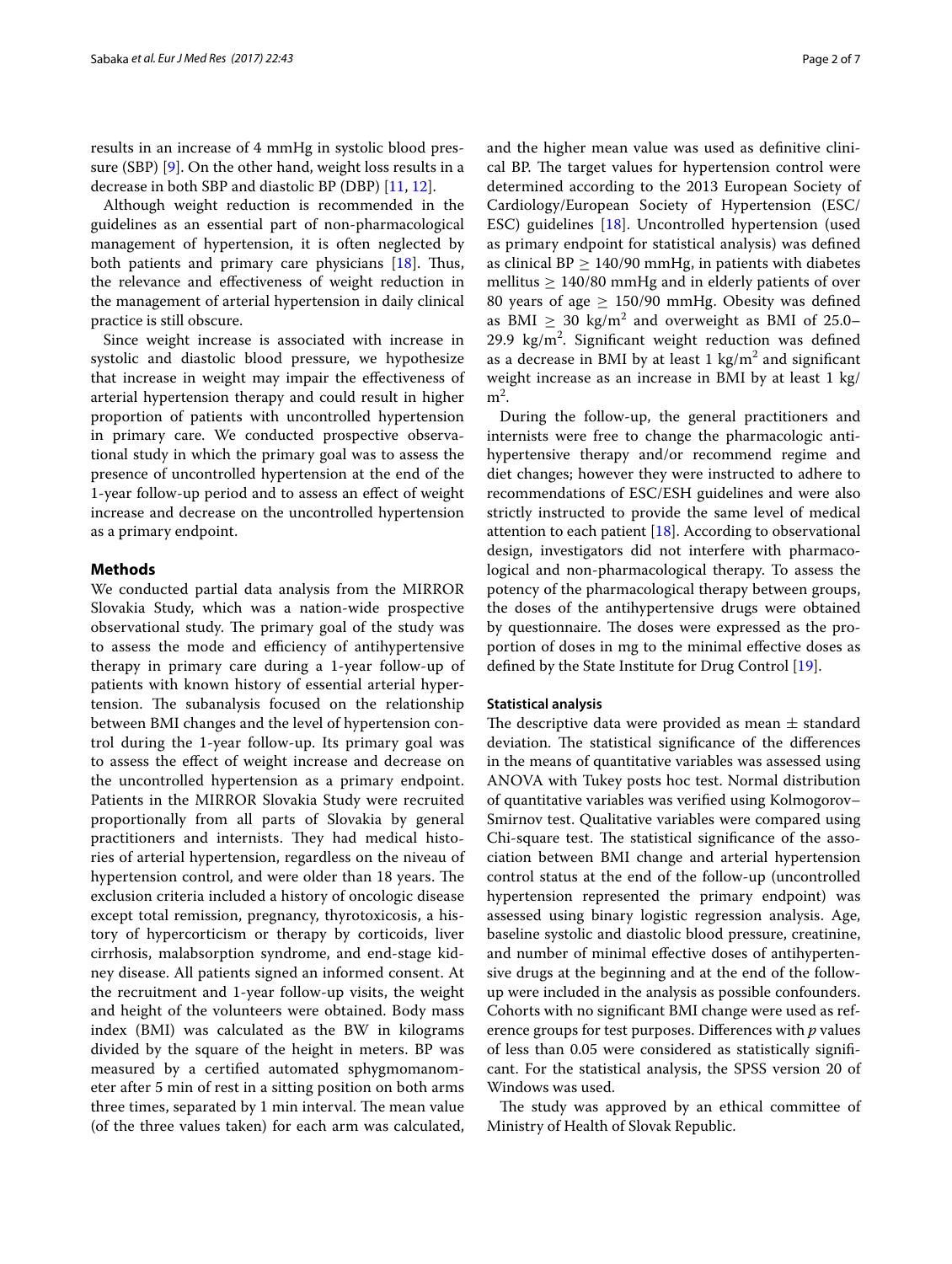# **Results**

Sixteen thousand fve hundred and sixty-four patients were recruited, while 13,631 patients (6336 men; 7295 women) fnished the 1-year follow-up and their data were available for analysis. Eight hundred and twenty-seven patients died and 2106 patients were lost to follow-up. At the end of the follow-up, 4162 (65.7%) men had no signifcant BMI change; 1489 (23.5%) had BMI decreased; and 685 (10.8%) had BMI increased and of women 4651 (63.8%) had no signifcant BMI change; 1634 (22.4%) had BMI decreased; and 1010 (13.8%) had the BMI decreased according to study criteria. The baseline characteristics of the cohorts are displayed in Table [1.](#page-2-0) At the baseline, there were no signifcant diferences in patient cohorts regarding age, BMI, plasmatic creatinine concentration, and diabetes mellitus prevalence (Table [1\)](#page-2-0). In systolic blood pressure and diastolic blood pressure, very small but statistically signifcant diferences were observed (Table [1\)](#page-2-0), and these variables were included in the later analysis as possible confounders.

In men, obesity and overweight were positively associated with the presence of uncontrolled hypertension in men, at the baseline. Hypertension was not sufficiently controlled in 51.2% of men with BMI <  $25 \text{ kg/m}^2$ , 56.1%

of overweight men, and 61.4% of obese men (Table [2\)](#page-2-1). In women, there was also a signifcant diference between the proportion of uncontrolled hypertension in obese women (60.9%) and in women with BMI  $< 25 \text{ kg/m}^2$ (54.2%) but not between overweight women and women with  $BMI < 25 \text{ kg/m}^2 \text{ (Table 2)}.$  $BMI < 25 \text{ kg/m}^2 \text{ (Table 2)}.$  $BMI < 25 \text{ kg/m}^2 \text{ (Table 2)}.$ 

<span id="page-2-1"></span>

|                                        |  |  |  | Table 2 Association between uncontrolled hypertension |  |  |  |
|----------------------------------------|--|--|--|-------------------------------------------------------|--|--|--|
| and obesity/overweight at the baseline |  |  |  |                                                       |  |  |  |

| <b>BMI</b> at the<br>baseline | Ν         | Uncontrolled<br>(%) | OR      | 95% CI             | р        |
|-------------------------------|-----------|---------------------|---------|--------------------|----------|
| Men BMI<br>$25 - 29.9$        | 3029 56.1 |                     | 1 1 7 4 | 1.016-1.356        | < 0.0001 |
| Men BMI $>$ 30                | 2423 614  |                     | 1461    | 1 262-1 690        | < 0.0001 |
| Women RMI<br>$25 - 29.9$      | 2988      | 560                 |         | 1.076 0.9402-1.231 | 0.288    |
| Women BMI<br>> 30             | 3095      | 60.9                | 1 321   | $1.151 - 1.515$    | < 0.0001 |

BMI body mass index (kg/m<sup>2</sup>); *CI* confidence interval; *OR* odds ratio of the association between obesity/overweight and uncontrolled hypertension compared to subgroups of men and women with BMI less than 25 kg/m<sup>2</sup>; *P* probability (association of uncontrolled hypertension and obesity and overweight at the baseline, compared to subgroups of men and women with BMI less than 25 kg/m<sup>2</sup> cohorts, compared using Chi-square test)

## <span id="page-2-0"></span>**Table 1 Basic cohort characteristic**

**Men Women No BMI change BMI decrease BMI increase No BMI change BMI decrease BMI increase** *N* 4162 (65.7%) 1489 (23.5%) 685 (10.8%) 4651 (63.8%) 1634 (22.4%) 1010 (13.8%) Age 58.65  $\pm$  11.85 58.25  $\pm$  11.70 58.53  $\pm$  11.87 63.57  $\pm$  11.57 63.41  $\pm$  11.02 36.36  $\pm$  11.09 BMI 29.73  $\pm$  3.89 30.17  $\pm$  4.32 29.98  $\pm$  4.95 29.11  $\pm$  4.73 30.38  $\pm$  4.71 29.78  $\pm$  5.10 SBP (mmHg) 140.45 ± 15.99 140.51 ± 17.35 140.02 ± 16.57 140.50 ± 16.16 140.98 ± 17.42\* 140.35 ± 16.21 SBP at 12 months (mmHg) 132.94 ± 10.48\* 131.06 ± 9.72\* 134.41 ± 11.58\* 131.21 ± 9.70\* 130.21 ± 10.48\* 132.36 ± 11.49\* DBP (mmHg) 85.21 ± 8.74\* 85.02 ± 9.88\* 84.75 ± 7.94\* 84.89 ± 9.74\* 84.93 ± 9.81 83.75 ± 9.79\* DBP at 12 months (mmHg)  $80.43 \pm 6.81^*$   $80.25 \pm 6.9^*$   $82.19 \pm 7.0^*$   $79.59 \pm 6.8^*$   $78.83 \pm 6.7^*$   $80.55 \pm 8.0^*$ Creatinine (μmol/l) 82.63 ± 18.90 81.78 ± 18.42 82.53 ± 18.09 81.78 ± 17.96 82.83 ± 19.37 80.23 ± 17.58 Minimal effective doses of medication  $3.89 \pm 2.28$   $4.09 \pm 2.35$   $4.04 \pm 2.54$   $3.36 \pm 2.28$   $3.89 \pm 2.26$   $4.03 \pm 2.43$ Diabetes mellitus (%) 14.8 15.0 14.9 12.7 12.9 12.4 Controlled hypertension (%) 42.27 38.88 42.62 43.44 42.90 42.62 Smoking (%) 32.40 31.30 31.42 15.39 15.46 15.24 Anamnesis of stroke (%) 6.19 6.28 6.79 5.41 5.25 5.38 Anamnesis of MI (%) 10.88 10.73 10.62 5.50 5.01 5.78 BB (%) 31.83 29.50 29.93 35.10 34.13 32.80 ACEI/sartans (%) 89.83 90.42 89.70 92.03 93.00 91.72 Diuretics (%) 39.86 37.96 40.86 40.78 40.66 41.90 CCB (%) 35.69 37.75 34.10 34.37 33.25 34.21 CAH (%) 10.55 9.56 10.94 12.78 11.83 11.57

Values are displayed as mean  $\pm$  SD

*ACEI* Angiotensin-converting enzyme inhibitors; *BMI* body mass index (kg/m2 ); *BB* beta blockers; *CAH* central antihypertensives; *CCB* calcium channel blockers; *DBP* diastolic blood pressure; *SBP* systolic blood pressure (mmHg); *MI* anamnesis of myocardial infarction

\* Signifcantly diferent (*p* < 0.05) than in other cohorts by weight change using ANOVA with Tukey post hoc test for quantitative variables and Chi-square test for qualitative variables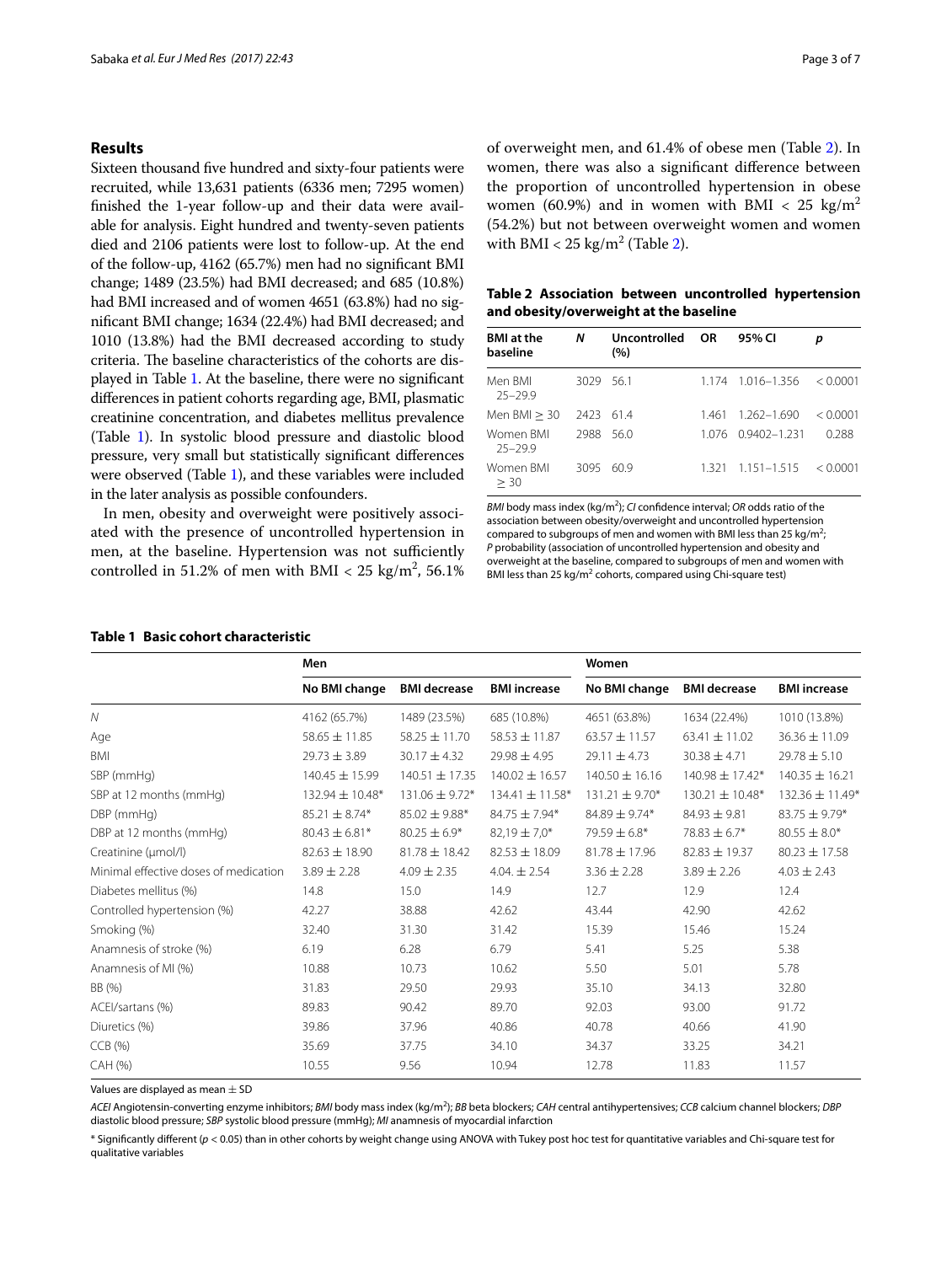# **BMI decrease and hypertension control**

Logistic regression show that in the cohorts of obese and overweight men and women at the baseline, BMI decrease during the follow-up by at least 1 kg/m<sup>2</sup> was inversely associated with the presence of uncontrolled hypertension at the end of the follow-up. The logistic regression used baseline age, systolic blood pressure (SBP), diastolic blood pressure (DBP), creatinine, and doses of antihypertensive therapy at the beginning and at the end of the follow-up as possible confounding variables (Table [3\)](#page-3-0). Weight loss surrogated by BMI decrease resulted in a lower risk of sufering from uncontrolled hypertension in obese and overweight patients, with the strongest association observed in the cohort of obese men, followed by that of obese women. The BMI decrease had no significant effect on AH control in men and women with BMI less than 25  $\text{kg/m}^2$ (Table [3\)](#page-3-0).

#### **BMI increase and hypertension control**

Logistic regression analysis shows that in the cohorts of men and women with obesity and overweight, BMI increase by at least 1  $\text{kg/m}^2$  during the follow-up was positively associated with uncontrolled hypertension at the end of the follow-up. The logistic regression used baseline age, SBP, DBP, creatinine, and doses of antihypertensive therapy at the beginning and at the end of the follow-up as possible confounding variables (Table [4](#page-3-1)). In the cohorts of men and women with BMI <  $25 \text{ kg/m}^2$ , a slight trend was observed, but association was not statistically significant (Table  $4$ ). The highest odds ratio was observed in the cohort of overweight men, followed by that of overweight women (Table [4\)](#page-3-1).

<span id="page-3-0"></span>**Table 3 Association between BMI decrease by at least 1 kg/m2 during the 1-year follow-up and the risk of uncontrolled hypertension at the end of the follow-up by logistic regression**

| <b>BMI</b> at the baseline | Gender | p        | OR      | 95% CI          |
|----------------------------|--------|----------|---------|-----------------|
| BM < 25                    | Men    | 0.397    | 0 7 7 1 | $0.423 - 1.406$ |
|                            | Women  | 0.242    | 0.743   | $0.451 - 1.223$ |
| BMI 25-29.9                | Men    | < 0.05   | 0.804   | $0.636 - 0.997$ |
|                            | Women  | < 0.05   | 0.732   | 0.568-0.937     |
| BM > 30                    | Men    | < 0.0001 | 0.586   | $0.481 - 0.713$ |
|                            | Women  | < 0.001  | 0.730   | $0.611 - 0.876$ |
|                            |        |          |         |                 |

BMI body mass index (kg/m<sup>2</sup>); *CI* confidence interval; *OR* odds ratio of the association between BMI decrease and uncontrolled hypertension at the end of the follow-up (compared to cohorts with no signifcant BMI change); *P* probability (association assessed using binary logistic regression, age, baseline systolic and diastolic blood pressure, creatinine, and number of minimal efective doses of antihypertensive drugs at the beginning and at the end of the follow-up were included in the analysis as possible confounders)

<span id="page-3-1"></span>**Table 4 Association between BMI increase by at least 1 kg/ m2 during the 1-year follow-up and the risk of uncontrolled hypertension at the end of the follow-up by logistic regression**

| Gender | p        | <b>OR</b> | 95% CI          |
|--------|----------|-----------|-----------------|
| Men    | 0.131    | 1.383     | $0.908 - 2.104$ |
| Women  | 0.247    | 1.166     | $0.846 - 1.607$ |
| Men    | < 0.0001 | 1.901     | $1.463 - 2.470$ |
| Women  | < 0.0001 | 1.647     | 1.304-2.080     |
| Men    | < 0.001  | 1.471     | 1.087-1.991     |
| Women  | < 0.001  | 1.422     | 1.104-1.833     |
|        |          |           |                 |

BMI body mass index (kg/m<sup>2</sup>); *CI* confidence interval; *OR* odds ratio of the association between BMI increase and uncontrolled hypertension at the end of the follow-up (compared to cohorts with no signifcant BMI change); *P* probability (association assessed using binary logistic regression, age, baseline systolic and diastolic blood pressure, creatinine, and number of minimal efective doses of antihypertensive drugs at the beginning and at the end of the follow-up were included in the analysis as possible confounders)

## **Discussion**

This prospective follow-up of patients in primary care for a duration of 1 year has revealed that changes in the body weight in terms of BMI variations above 1  $\text{kg/m}^2$ infuence the efectiveness of antihypertensive therapy. There is a large body of evidence linking weight changes to changes in BP. However, no comprehensive study has been conducted before now to explore this link, and the role of weight management in the complex antihypertensive therapy in primary care is yet to be determined. Our results emphasize the signifcance of BW control in improving the efficacy of antihypertensive treatment in primary care and highlights not just the benefts of weight reduction but also the benefts of, at least, maintaining a stable weight over weight gain.

### **Weight loss and hypertension control**

In our study, in obese men and women, BMI decrease during the follow-up by at least 1  $\text{kg/m}^2$  was inversely associated with uncontrolled hypertension at the end of the follow-up. The odds ratio for uncontrolled hypertension was lower in obese men than in obese women, indicating a stronger association in men. This association was observed also in the groups of overweight men and women, but the odds ratios were higher in patients with obesity. In men and women with BMI less than  $25 \text{ kg/m}^2$ , no effect on AH control has been observed. Thus, weight reduction in obese patients seems to bring a greater beneft in terms of achieving hypertension control compared to overweight patients and is of greatest importance in obese men. Previous studies indicate an association between weight loss and reduction of SBP and DBP. A meta-analysis of 25 studies found a linear relationship between weight loss and blood pressure and showed that the decrease in weight by 1 kg is associated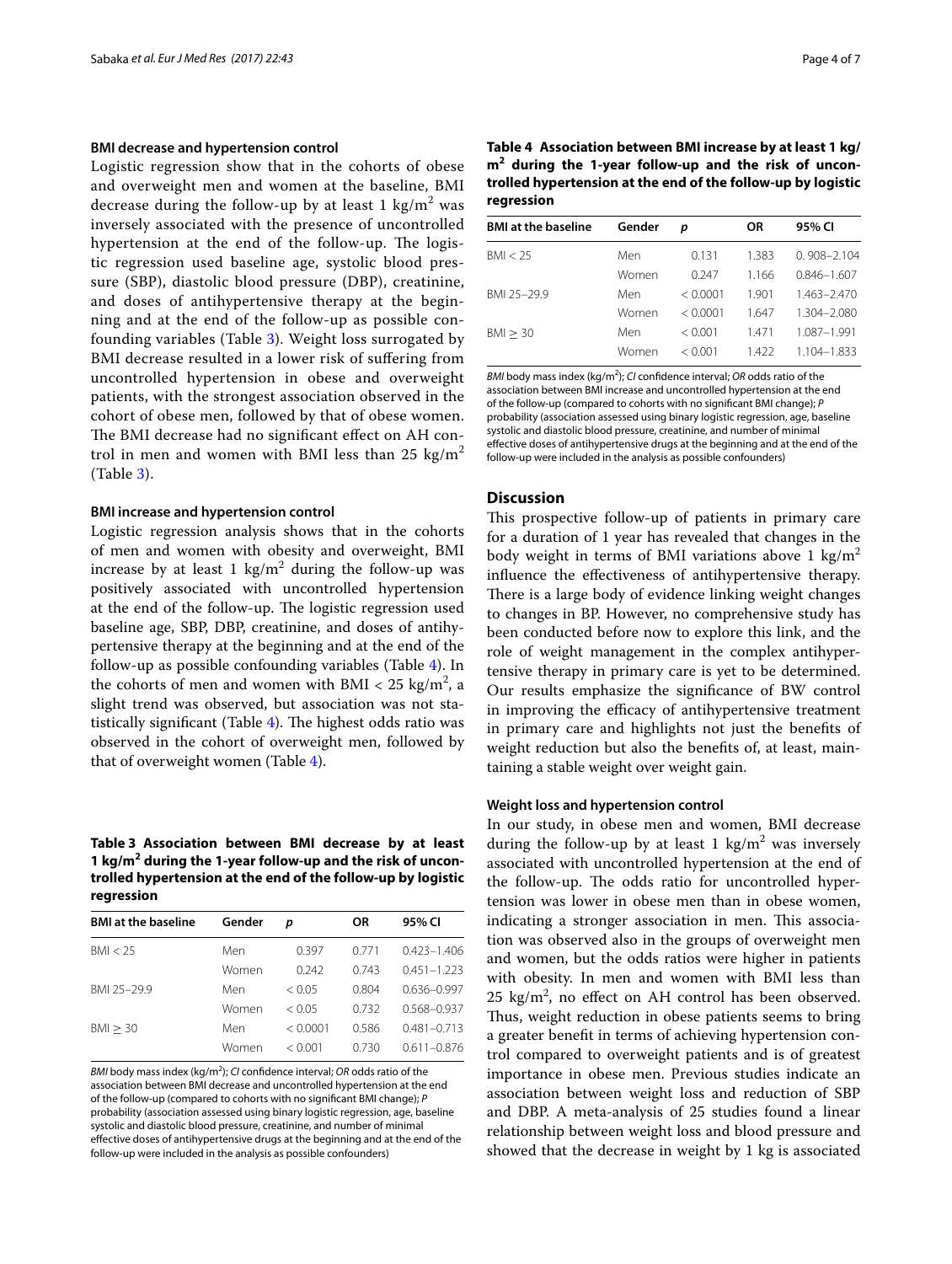with approximately 1 mmHg decline in SBP [[12\]](#page-5-10). A large prospective study (The Trial of Hypertension Prevention) with more than 500 prehypertensive individuals assigned to weight loss programme showed not just a signifcant decrease in SBP and DBP but also a signifcantly lower proportion of hypertensive patients in the treatment arm at the end of the follow-up [\[14](#page-5-12)].

### **Weight increase and hypertension control**

BMI increase was positively associated with poor hypertension control at the end of the follow-up in obese and overweight patients. In overweight men and women, higher odds ratios were observed, indicating a stronger association than in obese individuals. The effect of weight increase on BP and the linear association between weight increase and SBP have been described [[9\]](#page-5-6). In a more recent study, weight gain during 1-year follow-up was associated with an increase in SBP and DBP in young adults regardless of baseline BMI [\[11](#page-5-9)]. On the basis of our fndings, it can be supposed that even maintenance of a stable weight is benefcial compared to weight gain in terms of appropriate hypertension control. Since obesity is associated also with other negative metabolic effects, like the atherogenic changes in fasting and postprandial lipoprotein profle, weight management should be a crucial part of the complex treatment of patients with arterial hypertension [\[20\]](#page-6-1).

#### **Pathophysiologic background**

The potential pathophysiologic implications of adiposity on blood pressure increase and poor BP control have been identifed. Most of them are linked to water and salt metabolism and regulation of sodium excretion. Obesity leads to the up-regulation of renin–angiotensin–aldosterone axis and sodium and fuid retention [[21](#page-6-2), [22](#page-6-3)]. Moreover, leptin, the hormone produced by adipose tissue, is excessively secreted in obesity. This adipokine stimulates the sympathetic sensitivity of the kidney, which may lead to excessive sodium and fluid retention  $[23]$  $[23]$ . This effect is probably aldosterone dependent [[24](#page-6-5)]. Furthermore, insulin resistance with hyperinsulinemia induced by abdominal obesity may attenuate renal sodium excretion [\[25](#page-6-6), [26\]](#page-6-7). On the other hand, the concentration of ghrelin, the hormone produced by the gastric mucosa during fasting period that stimulates the excretion of sodium, is lowered in obese patients and rises during weight loss. In animals, ghrelin increase results in the reduction of BP [\[27](#page-6-8)]. Increase in ghrelin concentration stimulated by weight loss might contribute to the improvement of BP control. Additionally, obesity is associated with histologic and macroscopic kidney abnormalities, which may alter the kidney competence to maintain sodium and fuid homeostasis. However, it is supposed that these renal alterations are reversible and could be improved by weight loss [\[28\]](#page-6-9).

## **Limitations of the study**

Participants of our study did not undergo a controlled weight reduction programme, since the study was only observational in nature. Therefore, it was not possible to quantify the participation of patients in these non-pharmacologic strategies, such as diet, salt intake, and regular physical activity changes. To minimize this efect, general practitioners were instructed to educate patients about non-pharmacologic means of blood pressure management equally.

In order to minimize the efect of comorbidities that can lead to undesirable loss of weight, the patients with known history of oncologic disease (except in the case of total remission), pregnancy, thyrotoxicosis, liver cirrhosis, malabsorption syndrome, and end-stage kidney disease were excluded. However, there was a possibility that in some patients, these conditions might develop during the follow-up. Also, the possibility of signifcant worsening of glomerular fltration rate during the follow-up was not ruled out.

Patients in our study difer in terms of antihypertensive therapy. Moreover, the pharmacological therapy was modifed in a substantial number of patients during the follow-up. To decrease the efect of possible diferences in pharmacological therapy as a confounding factor, the doses of antihypertensive therapies administered at the baseline and at the end of the follow-up were included in the logistic regression analysis as a possible confounder. All the patients were followed up on a regular basis of 3 months, and the general practitioners were strictly instructed to provide the same level of medical attention to each patient. However, there is a possibility of diference in the frequency of therapy modifcation.

Also, the duration of the follow-up period should be considered. Our patients were observed for the period of 1 year; thus, it was not possible to assess the long-term efect of weight loss. A previous study on obese patients who underwent bariatric procedure has shown that BP increased again on pre-surgery values during 8-year follow-up [\[29](#page-6-10)]. However, another study not using bariatric surgery has shown that the efect of weight loss lasts for 3 years minimally if the weight remains at least 4% lower than the baseline weight [\[14\]](#page-5-12).

Most previous studies used body weight change as an indicator of weight loss. We used delta BMI rather than delta body weight, because BMI is a function of body adiposity [\[30\]](#page-6-11).

### **Conclusion**

In our large observational prospective study, it has been shown that BW reduction by at least  $1 \text{ kg/m}^2$  was associated with lower risk of uncontrolled hypertension at the end of 1-year follow-up in patients with obesity and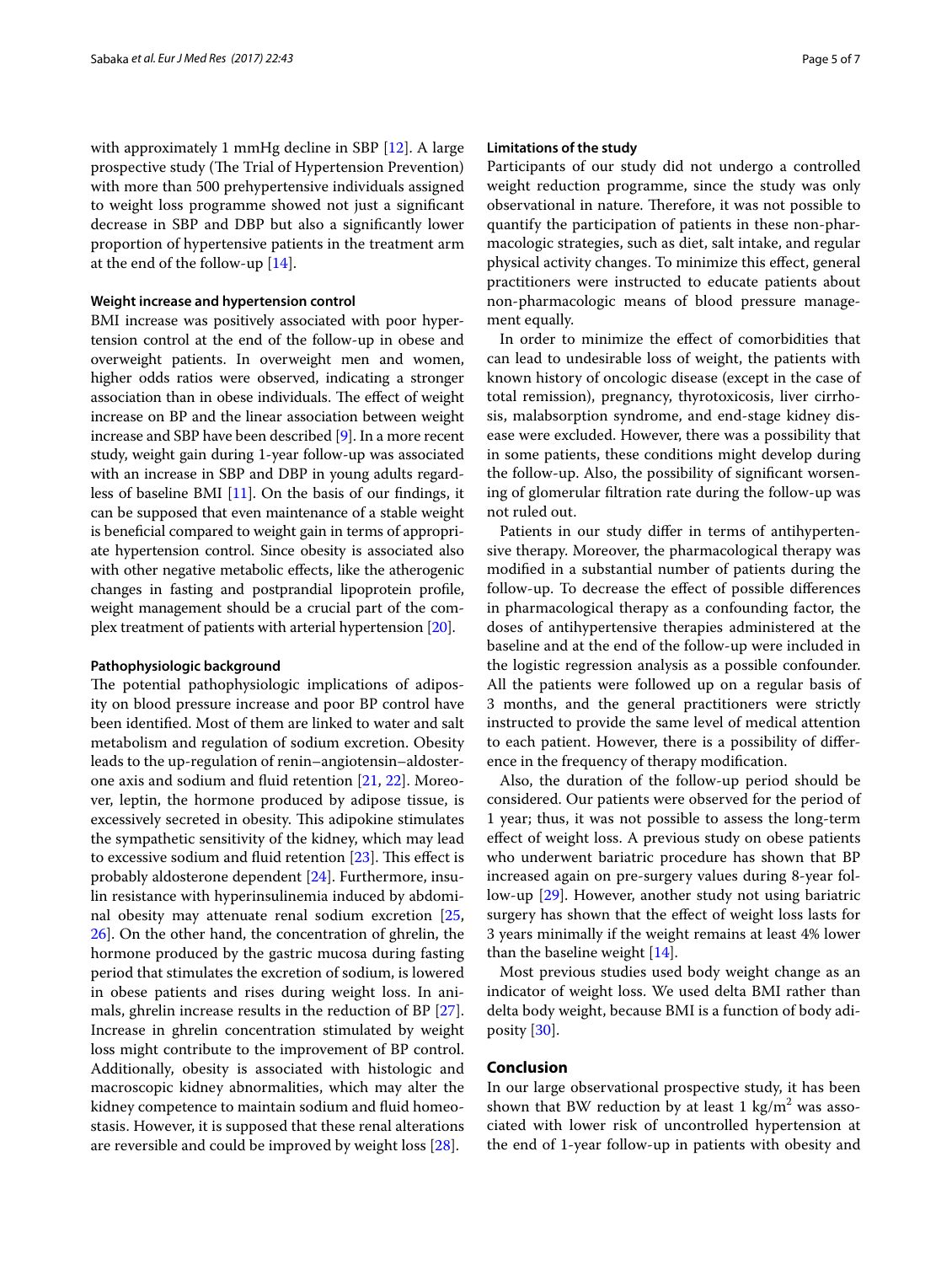overweight. This emphasizes the importance of BW control in the management of cardiovascular risk in patients with arterial hypertension, and it should be considered as an unavoidable recommendation in the complex treatment of arterial hypertension in obese and overweight individuals. On the other hand, weight increase by at least 1 kg/m<sup>2</sup> during 1-year follow-up enhanced the risk of uncontrolled hypertension compared to maintaining approximately the same weight. It is suggested that weight loss or at least stabilization of BW may improve the control of hypertension in obese hypertonics and in overweight hypertensive patients.

#### **Abbreviations**

BMI: body mass index; BP: blood pressure; BW: body weight; DBP: diastolic blood pressure; SBP: systolic blood pressure; OR: odds ratio; RR: relative risk.

#### **Authors' contributions**

PS drafted the manuscript and participated in the data analysis and interpretation. AD and JG were critical participants in the study development and provided inputs within their respective areas of expertise during analysis and manuscript drafting and revision. MC and MB participated in the data analysis. FS was the main manuscript reviser, participated in the data analysis and interpretation as well as in the development of the study design. All authors were involved in writing the paper. All authors read and approved the fnal manuscript.

#### **Author details**

2nd Department of Internal Medicine, Faculty of Medicine, Comenius University in Bratislava, Špitálska 24, 813 72 Bratislava, Slovak Republic.<sup>2</sup> Department of Pathophysiology, Faculty of Medicine, Comenius University in Bratislava, Špitálska 24, 813 72 Bratislava, Slovak Republic.

#### **Acknowledgements**

The authors would like to acknowledge all the general practitioners and internists that participated in the Mirror Slovakia Study.

#### **Competing interests**

All authors declare that they have no competing interests.

#### **Availability of data and materials**

The datasets used and analyzed during the current study are available and could be obtained from the corresponding author on reasonable request.

#### **Consent for publication**

Not applicable.

## **Ethics approval and consent to participate**

The study was approved by the ethical committee of Ministry of Health of Slovak Republic. All participants signed an informed consent.

#### **Funding**

None.

### **Publisher's Note**

Springer Nature remains neutral with regard to jurisdictional claims in published maps and institutional afliations.

Received: 2 January 2017 Accepted: 12 October 2017 Published online: 25 October 2017

#### **References**

- <span id="page-5-0"></span>1. Chobanian AV, Bakris GL, Black HR, Cushman WC, Green LA, Izzo JL, et al. Seventh report of the joint national committee on prevention, detection, evaluation, and treatment of high blood pressure. Hypertension. 2003;42:1206–52.
- <span id="page-5-1"></span>2. Chiang HH, Tseng FY, Wang CY, Chen CL, Chen YC, See TT, et al. All-cause mortality in patients with type 2 diabetes in association with achieved hemoglobin A<sub>1c</sub>, Systolic blood pressure, and low-density lipoprotein cholesterol levels. PLoS ONE. 2014;9:e109501. doi:[10.1371/journal.](http://dx.doi.org/10.1371/journal.pone.0109501) [pone.0109501](http://dx.doi.org/10.1371/journal.pone.0109501).
- 3. Simko F, Pechanova O. Remodelling of the heart and vessels in experimental hypertension: advances in protection. J Hypertens. 2010;28(Suppl 1):S1–6. doi[:10.1097/01.hjh.0000388487.43460.db](http://dx.doi.org/10.1097/01.hjh.0000388487.43460.db).
- 4. Paulis L, Matuskova J, Adamcova M, Pelouch V, Simko J, Krajcirovicova K, et al. Regression of left ventricular hypertrophy and aortic remodelling in NO-deficient hypertensive rats: effect of L-arginine and spironolactone. Acta Physiol. 2008;194:45–55. doi[:10.1111/j.1748-1716.2008.01862.x](http://dx.doi.org/10.1111/j.1748-1716.2008.01862.x) **(Epub 2008 Apr 16)**.
- <span id="page-5-2"></span>5. Ruilope LM, Dukat A, Böhm M, Lacourcière Y, Gong J, Lefkowitz MP. Blood-pressure reduction with LCZ696, a novel dual-acting inhibitor of the angiotensin II receptor and neprilysin: a randomised, double-blind, placebo-controlled, active comparator study. Lancet. 2010;375:1255–66. doi:[10.1016/S0140-6736\(09\)61966-8](http://dx.doi.org/10.1016/S0140-6736(09)61966-8) **(Epub 2010 Mar 16)**.
- <span id="page-5-3"></span>6. Ikeda N, Sapienza D, Guerrero R, Aekplakorn W, Naghavi M, Mokdad AH, Lozano R, Murray CJ, et al. Control of hypertension with medication: a comparative analysis of national surveys in 20 countries. Bull World Health Organ. 2014;92:10–9. doi:[10.2471/BLT.13.121954](http://dx.doi.org/10.2471/BLT.13.121954).
- <span id="page-5-4"></span>7. Ng M, Fleming T, Robinson M, Thomson B, Graetz N, Margono C, et al. Global, regional, and national prevalence of overweight and obesity in children and adults during 1980–2013: a systematic analysis for the Global Burden of Disease Study 2013. Lancet. 2014;384:766–81. doi:[10.1016/S0140-6736\(14\)60460-8](http://dx.doi.org/10.1016/S0140-6736(14)60460-8) **(Epub 2014 May 29)**.
- <span id="page-5-5"></span>8. Ogden CL, Carroll MD, Kit BK, Flegal KM. Prevalence of childhood and adult obesity in the United States, 2011–2012. JAMA. 2014;311:806–14. doi:[10.1001/jama.2014.732](http://dx.doi.org/10.1001/jama.2014.732).
- <span id="page-5-6"></span>9. Hall JE, Crook ED, Jones DW, Wofford MR, Dubbert PM. Mechanisms of obesity-associated cardiovascular and renal disease. Am J Med Sci. 2002;324:127–37.
- 10. Re RN. Obesity-related hypertension. Ochsner J. 2009;9:133–6.
- <span id="page-5-9"></span>11. Andrade FCD, Vazquez-Vidal I, Flood T, et al. One-year follow-up changes in weight are associated with changes in blood pressure in young Mexican adults. Public Health. 2012;126:535. doi:[10.1016/j.](http://dx.doi.org/10.1016/j.puhe.2012.02.005) [puhe.2012.02.005](http://dx.doi.org/10.1016/j.puhe.2012.02.005).
- <span id="page-5-10"></span>12. Neter JE, Stam BE, Kok FJ, Grobbee DE, Gelseijnse JM. Infuence of weight reduction on blood pressure: a meta-analysis of randomized controlled trials. Hypertension. 2003;42:878–84.
- 13. Whelton PK, Appel L, Charleston J, Dalcin AT, Ewart C, Fried L, Kaidy D, Klag MJ, Kumanyika S, Steffen L, Walker WG. The effects of nonpharmacologic interventions on blood pressure of persons with high normal levels. Results of the Trials of Hypertension Prevention phase 1. JAMA. 1992;267:1213–20.
- <span id="page-5-12"></span>14. Stevens VJ, Obarzanek E, Cook NR, et al. Long-term weight loss and changes in blood pressure: Trials of Hypertension Prevention, phase II. Ann Intern Med. 2001;134:1–11.
- 15. Siebenhofer A, Jeitler K, Horvath K, Berghold A, Siering U, Semlitsch T. Long-term effects of weight-reducing drugs in hypertensive patients. Cochrane Database Syst Rev. 2013;3:CD007654.
- <span id="page-5-8"></span>16. Symonds B. Blood pressure of healthy men and women. JAMA. 1923;8:232–6.
- <span id="page-5-7"></span>17. Hubert HB, Feinleib M, McNamara PM, Castelli WP. Obesity as an independent risk factor for cardiovascular disease: a 26-year follow-up of participants in the Framingham Heart Study. Circulation. 1983;67:968–77.
- <span id="page-5-11"></span>18. Mancia G, Fagard R, Narkiewicz K, et al. 2013 ESH/ESC Guidelines for the management of arterial hypertension: the Task Force for the management of arterial hypertension of the European Society of Hypertension (ESH) and of the European Society of Cardiology (ESC). J Hypertens. 2013;31(7):1281–357. doi[:10.1097/01.hjh.0000431740.32696.cc.](http://dx.doi.org/10.1097/01.hjh.0000431740.32696.cc)